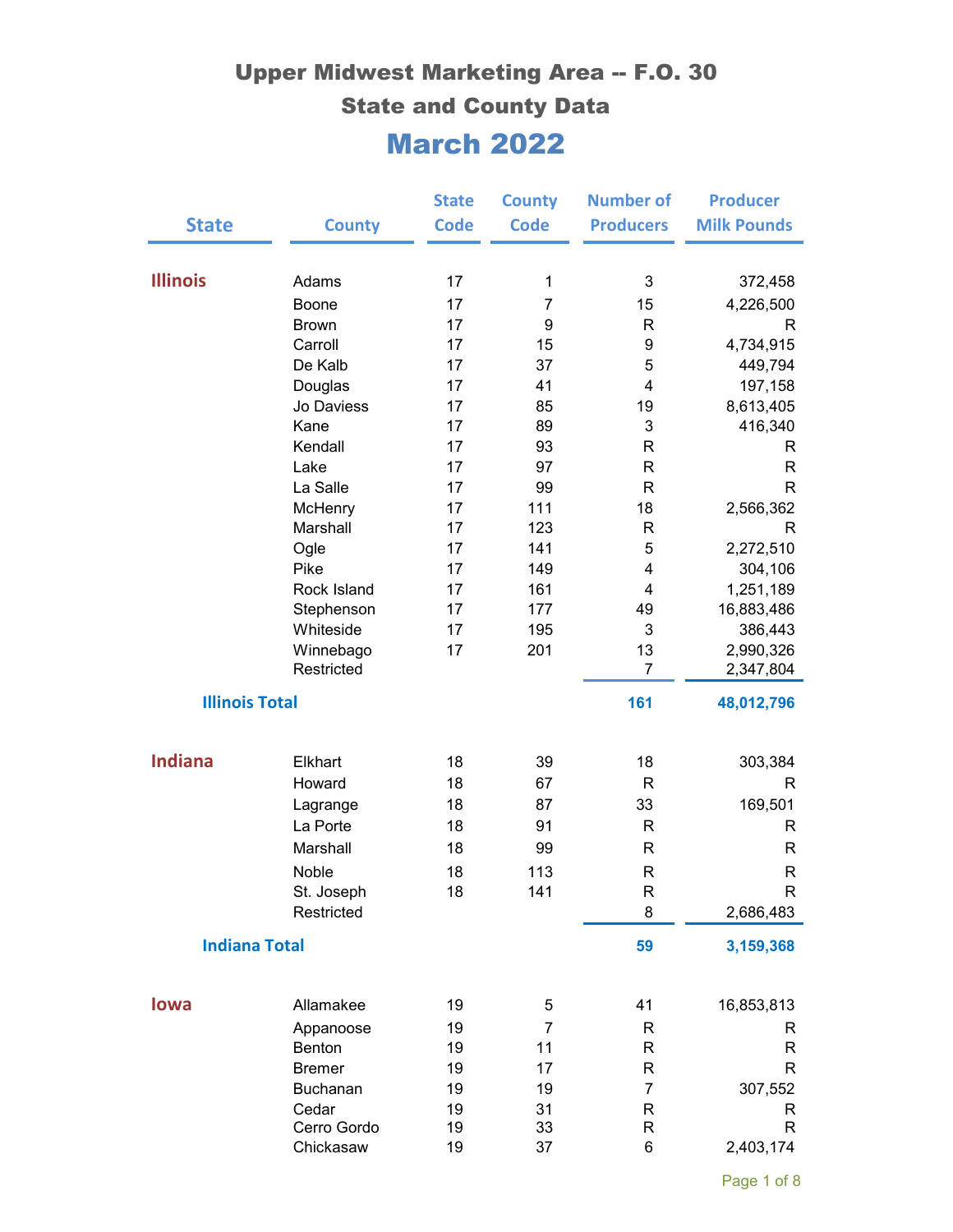| <b>State</b>            | <b>County</b> | <b>State</b><br><b>Code</b> | <b>County</b><br><b>Code</b> | <b>Number of</b><br><b>Producers</b> | <b>Producer</b><br><b>Milk Pounds</b> |
|-------------------------|---------------|-----------------------------|------------------------------|--------------------------------------|---------------------------------------|
|                         |               |                             |                              |                                      |                                       |
| <b>lowa</b> (continued) |               |                             |                              |                                      |                                       |
|                         | Clay          | 19                          | 41                           | $\mathsf{R}$                         | R                                     |
|                         | Clayton       | 19                          | 43                           | 15                                   | 3,337,101                             |
|                         | Davis         | 19                          | 51                           | 10                                   | 394,367                               |
|                         | Decatur       | 19                          | 53                           | $\mathsf{R}$                         | R                                     |
|                         | Delaware      | 19                          | 55                           | 10                                   | 1,392,339                             |
|                         | Dubuque       | 19                          | 61                           | 30                                   | 13, 197, 752                          |
|                         | Fayette       | 19                          | 65                           | $\overline{7}$                       | 2,097,230                             |
|                         | Floyd         | 19                          | 67                           | 8                                    | 860,335                               |
|                         | Hamilton      | 19                          | 79                           | R                                    | R                                     |
|                         | Hancock       | 19                          | 81                           | $\mathsf{R}$                         | R                                     |
|                         | Hardin        | 19                          | 83                           | $\mathsf{R}$                         | $\mathsf{R}$                          |
|                         | Howard        | 19                          | 89                           | 20                                   | 4,489,172                             |
|                         | Ida           | 19                          | 93                           | $\mathsf{R}$                         | R                                     |
|                         | lowa          | 19                          | 95                           | R                                    | $\mathsf{R}$                          |
|                         | Jasper        | 19                          | 99                           | 3                                    | 673,906                               |
|                         | Jefferson     | 19                          | 101                          | $\mathsf{R}$                         | R                                     |
|                         | Johnson       | 19                          | 103                          | 19                                   | 855,343                               |
|                         | Jones         | 19                          | 105                          | $\mathsf{R}$                         | R                                     |
|                         | Lucas         | 19                          | 117                          | R                                    | R                                     |
|                         | Lyon          | 19                          | 119                          | $\mathsf{R}$                         | $\mathsf{R}$                          |
|                         | Mahaska       | 19                          | 123                          | $6\phantom{1}$                       | 923,323                               |
|                         | Marion        | 19                          | 125                          | $\mathsf{R}$                         | R                                     |
|                         | Mitchell      | 19                          | 131                          | 9                                    | 2,314,401                             |
|                         | O'Brien       | 19                          | 141                          | R                                    | R                                     |
|                         | Osceola       | 19                          | 143                          | $\mathsf R$                          | $\mathsf{R}$                          |
|                         | Plymouth      | 19                          | 149                          | R                                    | R                                     |
|                         | Pocahontas    | 19                          | 151                          | R                                    | R                                     |
|                         | Scott         | 19                          | 163                          | ${\sf R}$                            | $\mathsf{R}$                          |
|                         | Sioux         | 19                          | 167                          | 4                                    | 24,510,673                            |
|                         | Van Buren     | 19                          | 177                          | $\mathbf 5$                          | 259,978                               |
|                         | Warren        | 19                          | 181                          | R                                    | R                                     |
|                         | Washington    | 19                          | 183                          | 25                                   | 1,211,251                             |
|                         | Wayne         | 19                          | 185                          | 5                                    | 237,064                               |
|                         | Winnebago     | 19                          | 189                          | R                                    | R                                     |
|                         | Winneshiek    | 19                          | 191                          | 31                                   | 16,736,095                            |
|                         | Woodbury      | 19                          | 193                          | R                                    | R                                     |
|                         | Worth         | 19                          | 195                          | $\mathsf{R}$                         | R                                     |
|                         | Restricted    |                             |                              | 31                                   | 64,685,397                            |
| <b>Iowa Total</b>       |               |                             |                              | 292                                  | 157,740,266                           |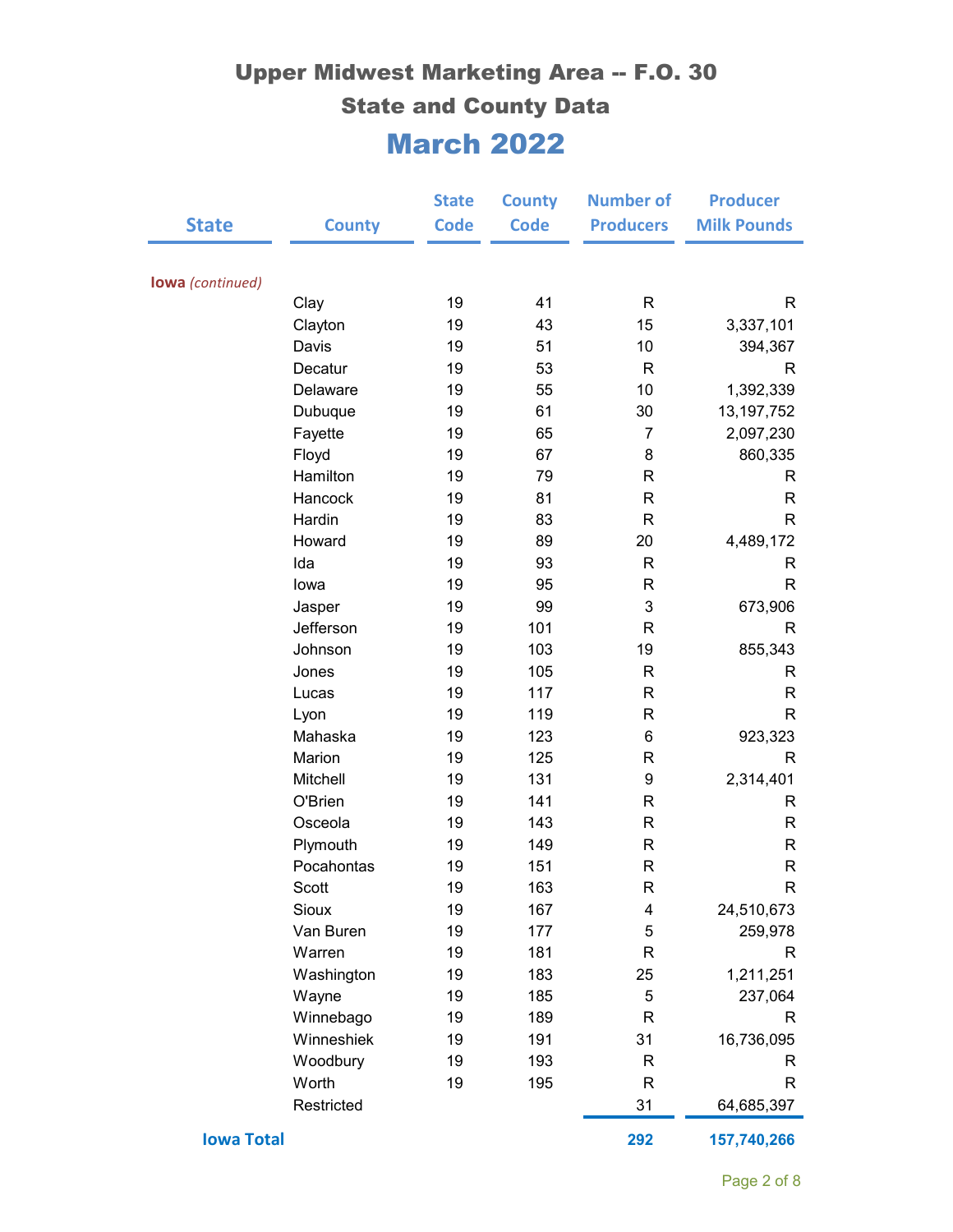|                       |                    | <b>State</b> | <b>County</b> | <b>Number of</b>         | <b>Producer</b>    |
|-----------------------|--------------------|--------------|---------------|--------------------------|--------------------|
| <b>State</b>          | <b>County</b>      | <b>Code</b>  | <b>Code</b>   | <b>Producers</b>         | <b>Milk Pounds</b> |
|                       |                    |              |               |                          |                    |
| <b>Michigan</b>       | Benzie             | 26           | 19            | R                        | R                  |
|                       | <b>Branch</b>      | 26           | 23            | R                        | R                  |
|                       | Clare              | 26           | 35            | $\mathsf{R}$             | $\mathsf{R}$       |
|                       | Delta              | 26           | 41            | 3                        | 204,935            |
|                       | Dickinson          | 26           | 43            | $\mathsf{R}$             | R                  |
|                       | Huron              | 26           | 63            | R                        | R                  |
|                       | Ingham             | 26           | 65            | $\mathsf{R}$             | $\mathsf{R}$       |
|                       | Isabella           | 26           | 73            | $\mathsf{R}$             | $\mathsf{R}$       |
|                       | Menominee          | 26           | 109           | 22                       | 4,936,313          |
|                       | Montmorency        | 26           | 119           | R                        | R                  |
|                       | Muskegon           | 26           | 121           | $\mathsf{R}$             | $\mathsf{R}$       |
|                       | St. Joseph         | 26           | 149           | 4                        | 24,928             |
|                       | Sanilac            | 26           | 151           | $\overline{7}$           | 46,824             |
|                       | Tuscola            | 26           | 157           | 6                        | 1,386,211          |
|                       | Restricted         |              |               | 10                       | 348,641            |
| <b>Michigan Total</b> |                    |              |               | 52                       | 6,947,852          |
| <b>Minnesota</b>      | <b>Becker</b>      | 27           | 5             | 3                        | 2,226,896          |
|                       | Benton             | 27           | 9             | 8                        | 8,967,696          |
|                       | <b>Blue Earth</b>  | 27           | 13            | 4                        | 321,874            |
|                       | <b>Brown</b>       | 27           | 15            | 9                        | 1,668,514          |
|                       | Carlton            | 27           | 17            | 3                        | 105,426            |
|                       | Carver             | 27           | 19            | 12                       | 2,330,611          |
|                       | Cass               | 27           | 21            | 4                        | 272,745            |
|                       | Chippewa           | 27           | 23            | R                        | R                  |
|                       | Chisago            | 27           | 25            | R                        | R                  |
|                       | Clay               | 27           | 27            | $\mathsf{R}$             | R                  |
|                       | Clearwater         | 27           | 29            | $\mathsf{R}$             | R                  |
|                       | Cottonwood         | 27           | 33            | R                        | R                  |
|                       | Crow Wing          | 27           | 35            | R                        | R                  |
|                       | Dakota             | 27           | 37            | $\boldsymbol{9}$         | 5,477,612          |
|                       | Dodge              | 27           | 39            | 8                        | 3,739,611          |
|                       | Douglas            | 27           | 41            | 12                       | 691,555            |
|                       | Faribault          | 27           | 43            | 6                        | 4,019,789          |
|                       | Fillmore           | 27           | 45            | 43                       | 18,057,014         |
|                       | Freeborn           | 27           | 47            | $\overline{4}$           | 820,679            |
|                       | Goodhue            | 27           | 49            | 49                       | 20,557,804         |
|                       | Hennepin           | 27           | 53            | $\overline{\mathcal{A}}$ | 652,670            |
|                       | Houston<br>Hubbard | 27           | 55<br>57      | 43<br>3                  | 15,714,826         |
|                       |                    | 27           |               |                          | 487,247            |
|                       | Isanti             | 27<br>27     | 59<br>63      | R<br>R                   | R<br>R             |
|                       | Jackson            |              |               |                          |                    |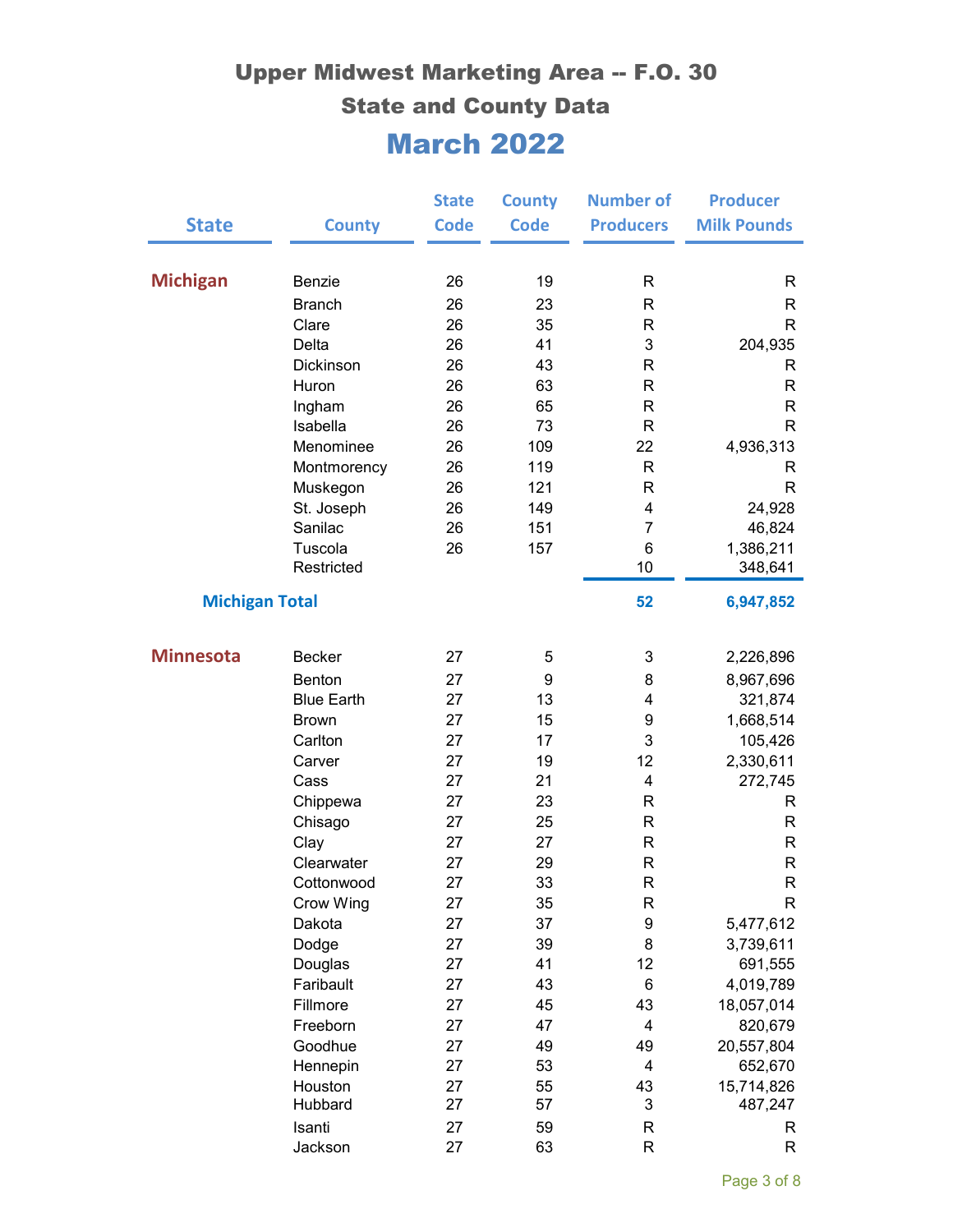|                       |                           | <b>State</b> | <b>County</b> | <b>Number of</b>  | <b>Producer</b>        |
|-----------------------|---------------------------|--------------|---------------|-------------------|------------------------|
| <b>State</b>          | <b>County</b>             | <b>Code</b>  | <b>Code</b>   | <b>Producers</b>  | <b>Milk Pounds</b>     |
| Minnesota (continued) |                           |              |               |                   |                        |
|                       | Kanabec                   | 27           | 65            | R                 | R                      |
|                       | Kandiyohi                 | 27           | 67            | 9                 | 12,725,716             |
|                       | Koochiching               | 27           | 71            | $\mathsf{R}$      | R                      |
|                       | Lac qui Parle             | 27           | 73            | $\mathsf{R}$      | $\mathsf{R}$           |
|                       | Le Sueur                  | 27           | 79            | 12                | 9,350,574              |
|                       | Lincoln                   | 27           | 81            | R                 | R                      |
|                       | Lyon                      | 27           | 83            | $\mathsf{R}$      | $\mathsf{R}$           |
|                       | McLeod                    | 27           | 85            | 10                | 5,108,016              |
|                       | Mahnomen                  | 27           | 87            | $\mathsf{R}$      | R                      |
|                       | Marshall                  | 27           | 89            | R                 | R                      |
|                       | Martin                    | 27           | 91            | $\mathsf{R}$      | R                      |
|                       | Meeker                    | 27           | 93            | $\overline{7}$    | 15,922,193             |
|                       | Mille Lacs                | 27           | 95            | 15                | 1,169,573              |
|                       | Morrison                  | 27           | 97            | 47                | 22,111,958             |
|                       | Mower                     | 27           | 99            | 13                | 4,798,093              |
|                       | Murray                    | 27           | 101           | 3                 | 1,564,852              |
|                       | Nicollet                  | 27           | 103           | 9                 | 13,847,394             |
|                       | Nobles                    | 27           | 105           | R                 | R                      |
|                       | Norman                    | 27           | 107           | 3                 | 5,596,770              |
|                       | Olmsted                   | 27           | 109           | 23                | 10,838,475             |
|                       | <b>Otter Tail</b>         | 27           | 111           | 32                | 5,125,674              |
|                       | Pennington                | 27           | 113           | R                 | R                      |
|                       | Pine                      | 27           | 115           | 7                 | 893,012                |
|                       | Pipestone                 | 27           | 117           | 10                | 14,049,894             |
|                       | Polk                      | 27           | 119           | 8                 | 766,201                |
|                       | Pope                      | 27<br>27     | 121<br>123    | 9<br>$\mathsf{R}$ | 4,169,798              |
|                       | Ramsey<br><b>Red Lake</b> | 27           |               | 3                 | R<br>1,931,862         |
|                       | Redwood                   | 27           | 125<br>127    | R                 | R                      |
|                       |                           | 27           |               |                   |                        |
|                       | Renville<br>Rice          | 27           | 129<br>131    | 3<br>29           | 2,893,456<br>9,345,521 |
|                       | Rock                      | 27           | 133           | R                 | R                      |
|                       | Roseau                    | 27           | 135           | 3                 | 287,745                |
|                       | St. Louis                 | 27           | 137           | 4                 | 934,111                |
|                       | Scott                     | 27           | 139           | 14                | 4,680,044              |
|                       | Sherburne                 | 27           | 141           | 3                 | 291,500                |
|                       | Sibley                    | 27           | 143           | 9                 | 5,325,396              |
|                       | <b>Stearns</b>            | 27           | 145           | 164               | 49,718,353             |
|                       | <b>Steele</b>             | 27           | 147           | 11                | 2,308,155              |
|                       | Stevens                   | 27           | 149           | 8                 | 13,503,222             |
|                       | Swift                     | 27           | 151           | 6                 | 17,955,917             |
|                       | Todd                      | 27           | 153           | 29                | 7,448,460              |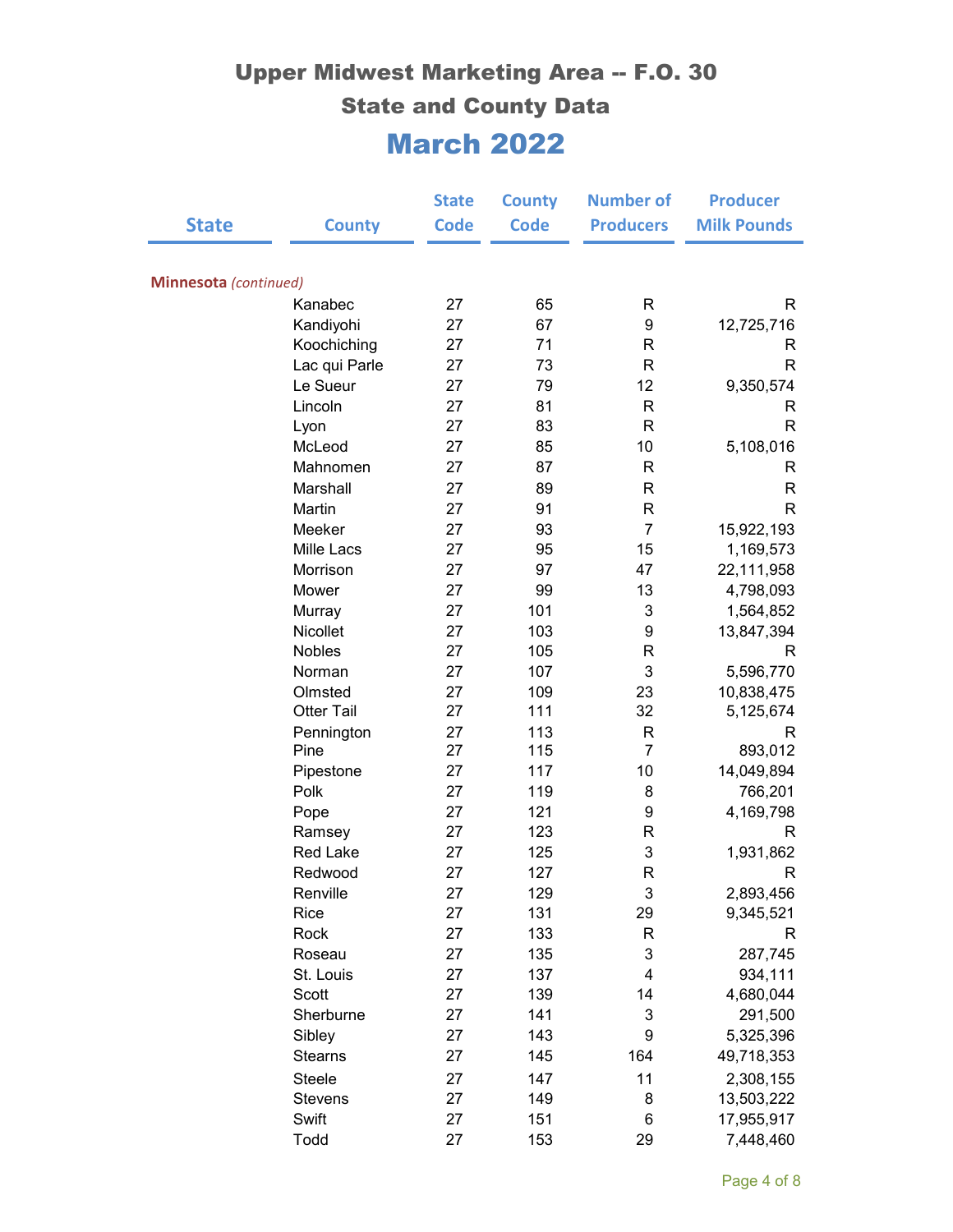| <b>State</b>                 | <b>County</b>          | <b>State</b><br><b>Code</b> | <b>County</b><br><b>Code</b> | <b>Number of</b><br><b>Producers</b> | <b>Producer</b><br><b>Milk Pounds</b> |
|------------------------------|------------------------|-----------------------------|------------------------------|--------------------------------------|---------------------------------------|
|                              |                        |                             |                              |                                      |                                       |
| Minnesota (continued)        |                        |                             |                              |                                      |                                       |
|                              | Wabasha                | 27                          | 157                          | 43                                   | 23,612,838                            |
|                              | Wadena                 | 27                          | 159                          | 8                                    | 1,887,633                             |
|                              | Waseca                 | 27                          | 161                          | $\overline{7}$                       | 731,218                               |
|                              | Washington             | 27                          | 163                          | $\overline{4}$                       | 479,751                               |
|                              | Winona                 | 27                          | 169                          | 66                                   | 33,355,932                            |
|                              | Wright                 | 27                          | 171                          | 22                                   | 9,791,962                             |
|                              | <b>Yellow Medicine</b> | 27                          | 173                          | 4                                    | 2,081,565                             |
|                              | Restricted             |                             |                              | 30                                   | 17,046,485                            |
| <b>Minnesota Total</b>       |                        |                             |                              | 911                                  | 419,761,888                           |
| <b>Missouri</b>              | Audrain                | 29                          | 7                            | R                                    | R                                     |
|                              | Daviess                | 29                          | 61                           | $\mathsf{R}$                         | R                                     |
|                              | Grundy                 | 29                          | 79                           | $\mathsf{R}$                         | $\mathsf{R}$                          |
|                              | Knox                   | 29                          | 103                          | R                                    | R                                     |
|                              | Livingston             | 29                          | 117                          | 3                                    | 201,084                               |
|                              | Pike                   | 29                          | 163                          | $\mathsf{R}$                         | R                                     |
|                              | Scotland               | 29                          | 199                          | 6                                    | 565,250                               |
|                              | Restricted             |                             |                              | 8                                    | 507,475                               |
| <b>Missouri Total</b>        |                        |                             |                              | 17                                   | 1,273,809                             |
| <b>Nebraska</b>              | Dixon                  | 31                          | 51                           | R                                    | R                                     |
| Nebraska Total <sup>2/</sup> |                        |                             |                              | $\mathsf{R}$                         | R                                     |
|                              |                        |                             |                              |                                      |                                       |
| <b>North Dakota</b>          | <b>Barnes</b>          | 38                          | 3                            | 5                                    | 2,529,137                             |
|                              | Cass                   | 38                          | 17                           | $\mathsf{R}$                         | R                                     |
|                              | Emmons                 | 38                          | 29                           | $\mathsf{R}$                         | R                                     |
|                              | Foster                 | 38                          | 31                           | R                                    | R                                     |
|                              | Grant                  | 38                          | 37                           | R                                    | R                                     |
|                              | Hettinger              | 38                          | 41                           | $\mathsf{R}$                         | R                                     |
|                              | Kidder                 | 38                          | 43                           | $\mathsf{R}$                         | R                                     |
|                              | Logan                  | 38                          | 47<br>49                     | R                                    | R<br>R.                               |
|                              | McHenry<br>McIntosh    | 38<br>38                    | 51                           | $\mathsf{R}$<br>3                    |                                       |
|                              | Nelson                 | 38                          | 63                           | R                                    | 1,748,531<br>R                        |
|                              | <b>Stark</b>           | 38                          | 89                           | $\mathsf{R}$                         | R                                     |
|                              | Stutsman               | 38                          | 93                           | $\mathsf{R}$                         | R                                     |
|                              | Walsh                  | 38                          | 99                           | $\mathsf{R}$                         | R                                     |
|                              | Restricted             |                             |                              | 15                                   | 9,226,845                             |
| <b>North Dakota Total</b>    |                        |                             | 23                           | 13,504,513                           |                                       |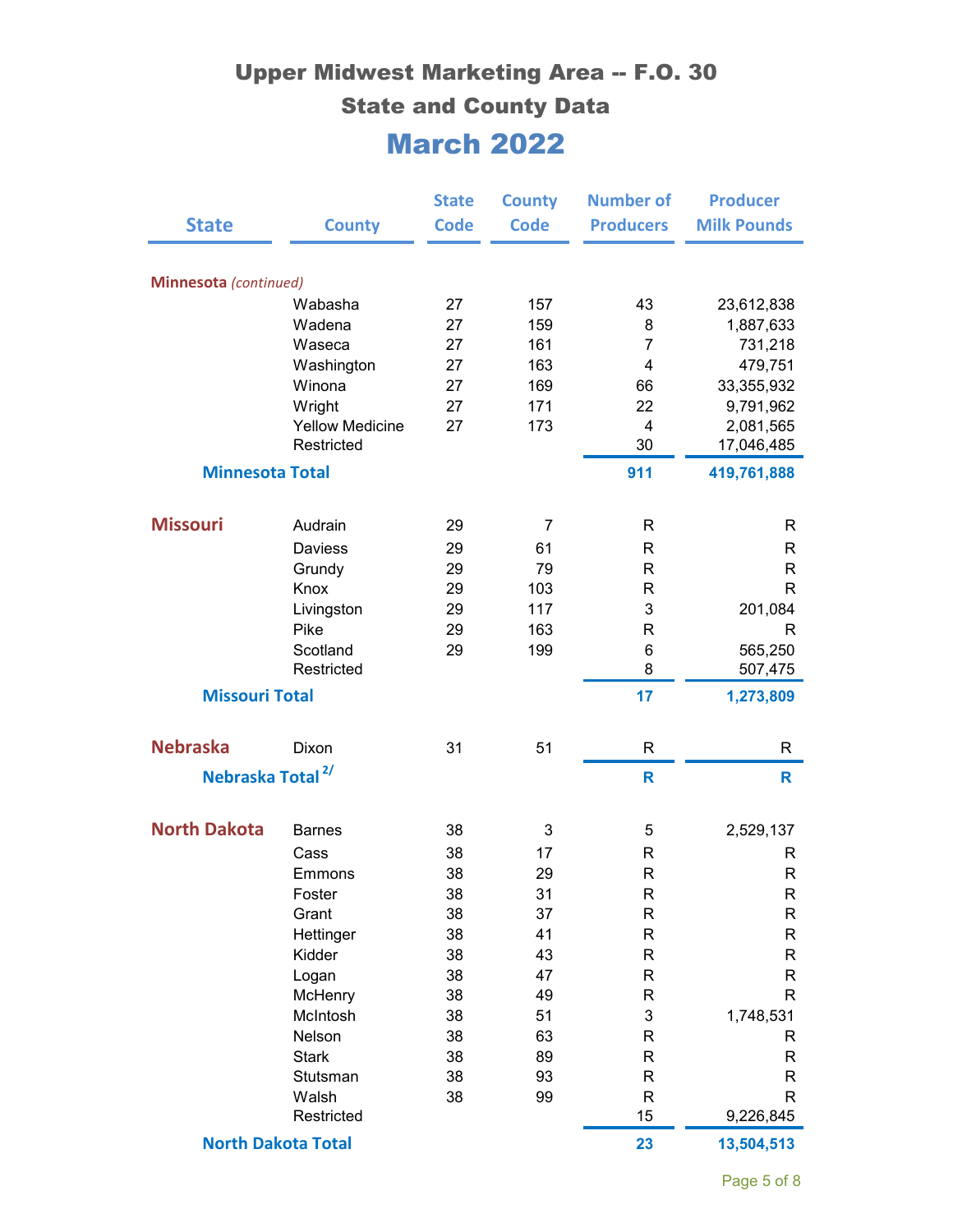| <b>State</b>                       | <b>County</b>                                                                                                                                                                                                                | <b>State</b><br><b>Code</b>                                                                                    | <b>County</b><br><b>Code</b>                                                                                    | <b>Number of</b><br><b>Producers</b>                                                                                                                                                                                                                  | <b>Producer</b><br><b>Milk Pounds</b>                                                                                                                                                      |
|------------------------------------|------------------------------------------------------------------------------------------------------------------------------------------------------------------------------------------------------------------------------|----------------------------------------------------------------------------------------------------------------|-----------------------------------------------------------------------------------------------------------------|-------------------------------------------------------------------------------------------------------------------------------------------------------------------------------------------------------------------------------------------------------|--------------------------------------------------------------------------------------------------------------------------------------------------------------------------------------------|
| <b>Ohio</b><br><b>Ohio Total</b>   | Ashtabula<br>Geauga<br>Holmes<br>Logan<br>Lucas<br>Portage<br>Wayne<br>Restricted                                                                                                                                            | 39<br>39<br>39<br>39<br>39<br>39<br>39                                                                         | $\overline{7}$<br>55<br>75<br>91<br>95<br>133<br>169                                                            | $\mathsf{R}$<br>4<br>5<br>6<br>$\mathsf{R}$<br>$\mathsf{R}$<br>$\mathsf{R}$<br>4<br>19                                                                                                                                                                | R<br>9,080<br>18,707<br>68,636<br>R<br>R<br>$\mathsf{R}$<br>27,782<br>124,205                                                                                                              |
| <b>South Dakota</b>                | Beadle<br><b>Brookings</b><br><b>Brown</b><br>Campbell<br>Clark<br>Codington<br>Deuel<br>Faulk<br>Grant<br>Hamlin<br>Hand<br>Hanson<br>Kingsbury<br>Lake<br>Lincoln<br><b>McCook</b><br>Minnehaha<br>Moody<br><b>Roberts</b> | 46<br>46<br>46<br>46<br>46<br>46<br>46<br>46<br>46<br>46<br>46<br>46<br>46<br>46<br>46<br>46<br>46<br>46<br>46 | 5<br>11<br>13<br>21<br>25<br>29<br>39<br>49<br>51<br>57<br>59<br>61<br>77<br>79<br>83<br>87<br>99<br>101<br>109 | R<br>5<br>$\mathsf{R}$<br>$\mathsf{R}$<br>$\mathsf{R}$<br>4<br>$\mathsf{R}$<br>$\mathsf{R}$<br>6<br>$\overline{\mathbf{4}}$<br>$\mathsf{R}$<br>$\mathsf{R}$<br>4<br>$\mathsf{R}$<br>$\mathsf{R}$<br>$\mathsf{R}$<br>6<br>$\mathsf{R}$<br>$\mathsf{R}$ | R<br>13,255,471<br>R<br>$\mathsf{R}$<br>$\mathsf{R}$<br>6,471,771<br>R<br>$\mathsf{R}$<br>2,844,470<br>19,856,451<br>R<br>R<br>3,391,712<br>R<br>R<br>$\mathsf{R}$<br>29,796,648<br>R<br>R |
| <b>South Dakota Total</b>          | Spink<br>Turner<br>Restricted                                                                                                                                                                                                | 46<br>46                                                                                                       | 115<br>125                                                                                                      | R<br>3<br>20<br>52                                                                                                                                                                                                                                    | R<br>30,287,770<br>66,394,304<br>172,298,597                                                                                                                                               |
| <b>Texas</b><br><b>Texas Total</b> | Erath<br>2/                                                                                                                                                                                                                  | 48                                                                                                             | 143                                                                                                             | R<br>R                                                                                                                                                                                                                                                | R<br>R                                                                                                                                                                                     |
| <b>Wisconsin</b>                   | Adams<br>Ashland<br>Barron                                                                                                                                                                                                   | 55<br>55<br>55                                                                                                 | 1<br>3<br>5                                                                                                     | 5<br>8<br>59                                                                                                                                                                                                                                          | 2,905,336<br>3,321,620<br>9,911,796                                                                                                                                                        |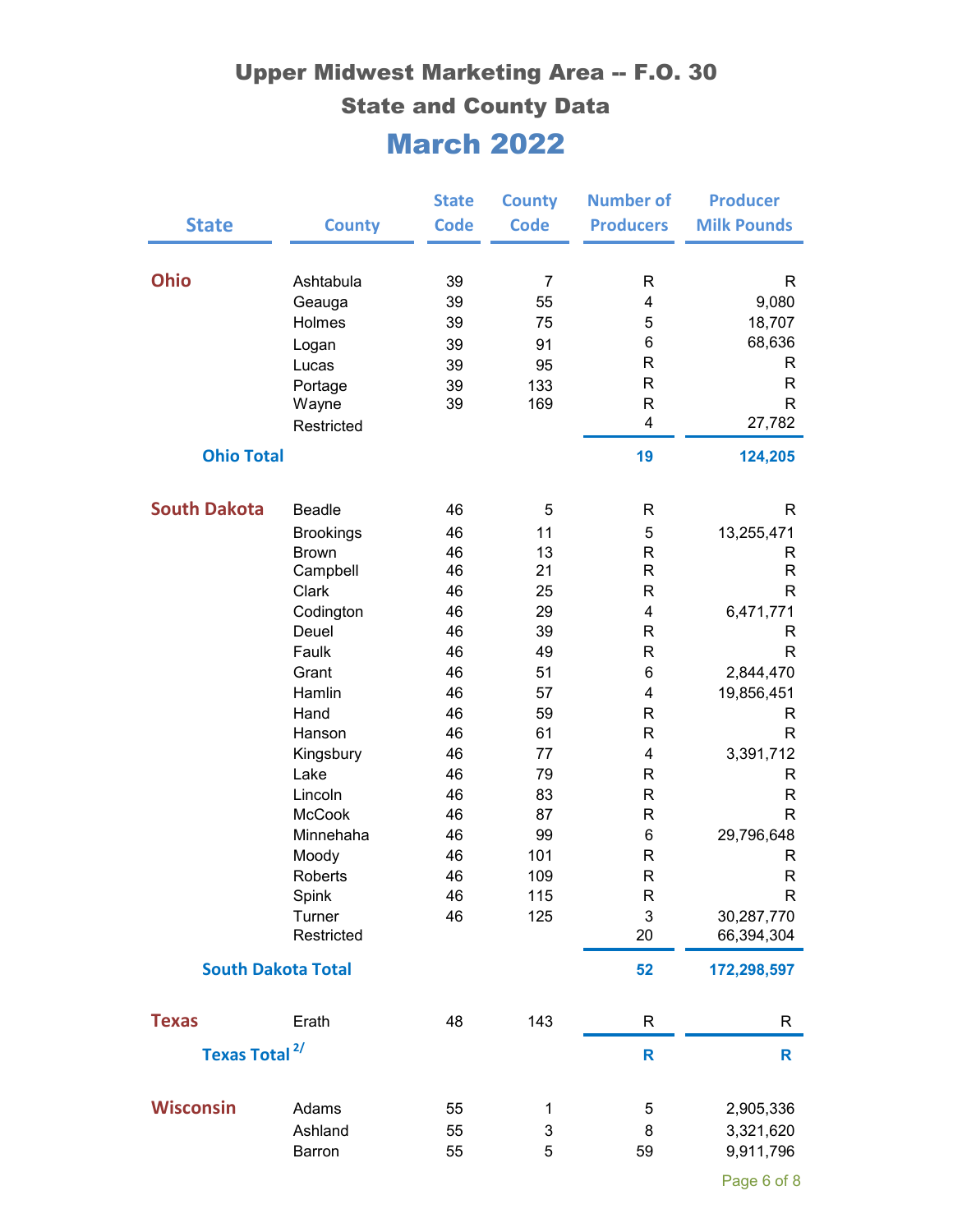|                              |                | <b>State</b> | <b>County</b>  | <b>Number of</b> | <b>Producer</b>    |
|------------------------------|----------------|--------------|----------------|------------------|--------------------|
| <b>State</b>                 | <b>County</b>  | <b>Code</b>  | <b>Code</b>    | <b>Producers</b> | <b>Milk Pounds</b> |
|                              |                |              |                |                  |                    |
| <b>Wisconsin</b> (continued) |                |              |                |                  |                    |
|                              | Bayfield       | 55           | $\overline{7}$ | 8                | 462,812            |
|                              | <b>Brown</b>   | 55           | 9              | 88               | 108,967,472        |
|                              | <b>Buffalo</b> | 55           | 11             | 79               | 25,369,008         |
|                              | <b>Burnett</b> | 55           | 13             | 5                | 1,716,328          |
|                              | Calumet        | 55           | 15             | 67               | 65,583,400         |
|                              | Chippewa       | 55           | 17             | 113              | 19,379,531         |
|                              | Clark          | 55           | 19             | 370              | 76,507,656         |
|                              | Columbia       | 55           | 21             | 58               | 31,224,997         |
|                              | Crawford       | 55           | 23             | 32               | 5, 167, 332        |
|                              | Dane           | 55           | 25             | 179              | 110,559,329        |
|                              | Dodge          | 55           | 27             | 150              | 62,585,961         |
|                              | Door           | 55           | 29             | 41               | 10,535,469         |
|                              | Douglas        | 55           | 31             | 6                | 377,775            |
|                              | Dunn           | 55           | 33             | 40               | 16,398,289         |
|                              | Eau Claire     | 55           | 35             | 32               | 3,473,451          |
|                              | Florence       | 55           | 37             | R                | R                  |
|                              | Fond du Lac    | 55           | 39             | 122              | 89,626,740         |
|                              | Grant          | 55           | 43             | 190              | 61,123,639         |
|                              | Green          | 55           | 45             | 81               | 45,362,741         |
|                              | Green Lake     | 55           | 47             | 23               | 14,579,922         |
|                              | lowa           | 55           | 49             | 102              | 27,470,691         |
|                              | Iron           | 55           | 51             | 3                | 187,273            |
|                              | Jackson        | 55           | 53             | 33               | 6,852,562          |
|                              | Jefferson      | 55           | 55             | 58               | 24,979,034         |
|                              | Juneau         | 55           | 57             | 42               | 15,306,928         |
|                              | Kenosha        | 55           | 59             | 15               | 4,005,322          |
|                              | Kewaunee       | 55           | 61             | 98               | 95,062,809         |
|                              | La Crosse      | 55           | 63             | 40               | 8,241,990          |
|                              | LaFayette      | 55           | 65             | 86               | 40,487,678         |
|                              | Langlade       | 55           | 67             | 29               | 21,014,465         |
|                              | Lincoln        | 55           | 69             | 23               | 6,021,563          |
|                              | Manitowoc      | 55           | 71             | 149              | 135,581,758        |
|                              | Marathon       | 55           | 73             | 212              | 80,740,812         |
|                              | Marinette      | 55           | 75             | 35               | 29,307,858         |
|                              | Marquette      | 55           | 77             | 9                | 3,072,396          |
|                              | Monroe         | 55           | 81             | 94               | 28,762,386         |
|                              | Oconto         | 55           | 83             | 79               | 48,190,712         |
|                              | Outagamie      | 55           | 87             | 101              | 48,066,536         |
|                              | Ozaukee        | 55           | 89             | 26               | 16,876,942         |
|                              | Pepin          | 55           | 91             | 26               | 7,781,251          |
|                              | Pierce         | 55           | 93             | 64               | 17,052,272         |
|                              | Polk           | 55           | 95             | 36               | 11,326,069         |